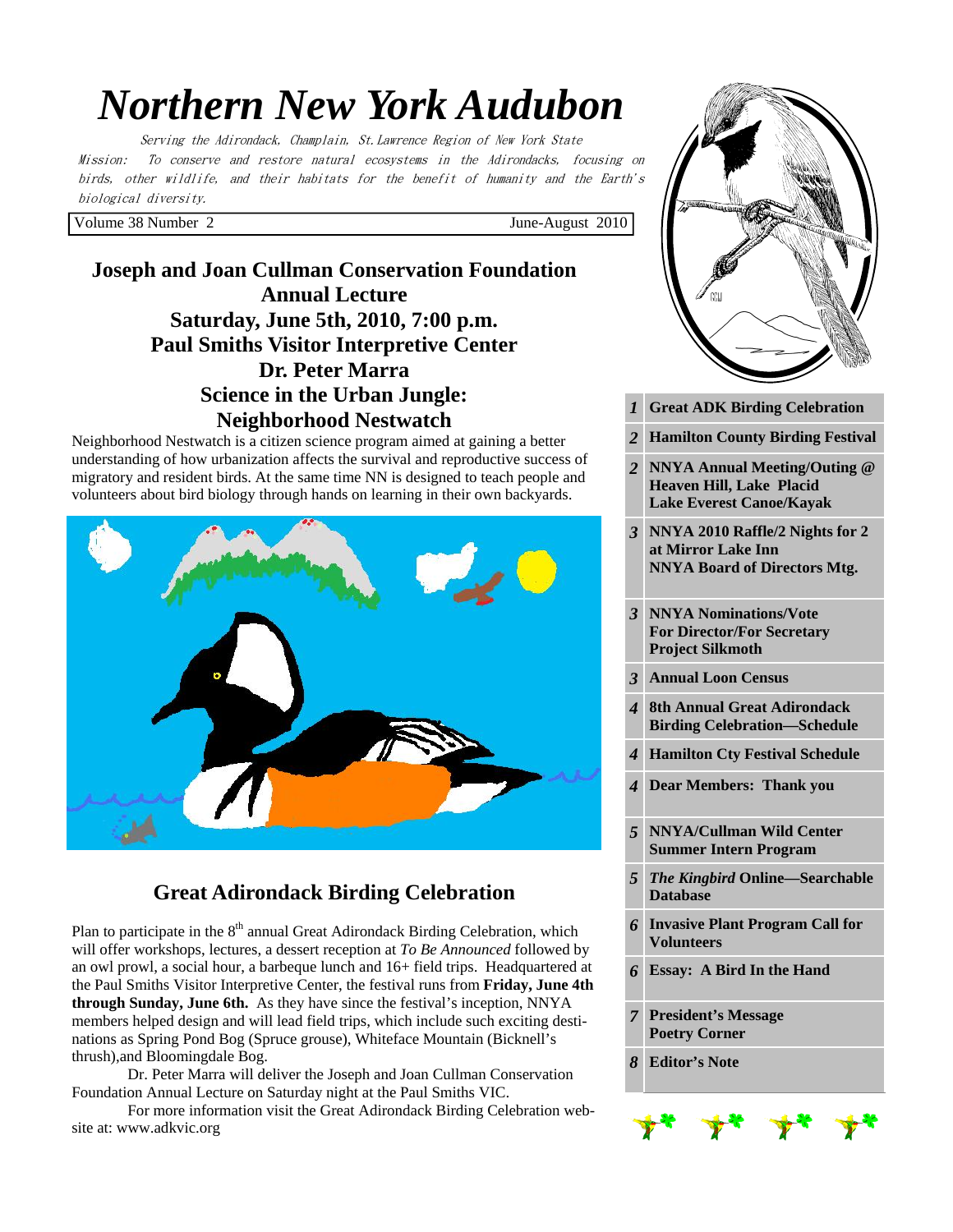# **NNYA**

**Northern New York Audubon, Inc.** 

#### **Board of Directors**

**Charlotte Demers President Newcomb (518) 582-2157 Larry Master, PhD Vice-President Lake Placid (518) 523-2214 Charlotte Demers Interim Treasurer Newcomb (518) 582-2157 John Thaxton Secretary Keene (518) 576-4232** 

 **John Brown** *Vermontville*  **Joan Clark** *Keeseville*  **Joan Collins** *Potsdam*   **Jorie Favreau, PhD** *Tupper Lake*  **Leah Filo** *Tupper Lake*  **Lee Harper** *Massena*   **Glenn Johnson** *Potsdam*   **Leslie Karasin** *Saranac Lake*  **Melanie McCormack** *Plattsburgh*   **Mary O'Dell** *Saranac Lake*  **Peter O'Shea** *Fine*   **Angelina Ross** *Canton*   **Mary Beth Warburton** *Potsdam*   **Eileen Wheeler** *Canton* 

**Northern New York Audubon, Inc. A chapter of National Audubon Society serving the Adirondack, Champlain and St. Lawrence regions of northern New York, including Clinton, Essex, Franklin, Hamilton and St. Lawrence counties.** 

*Correspondence and Membership Information* **Northern New York Audubon PO Box 488 Keene Valley, New York 12943-0488** 

**John Thaxton, Newsletter Editor PO Box 488 Keene Valley, NY 12943-0488** 

**NNYA Web Site: www.nnya.org Charlotte Demers, Web Master** 

*Northern New York Audubon Newsletter* **is published by Northern New York Audubon, Inc.** 

**Vol. 38 No. 2** 

#### **Adirondack Birding Festival**

Inspired by the success of the Great Adirondack Birding Celebration, the Hamilton County Department of Tourism started its own Adirondack Birding Festival five years ago and hit a home run. NNYA members designed and led the field trips for the Hamilton County festival and will help lead them again for the  $6<sup>th</sup>$  annual festival, which runs from **Friday, June 18th to Sunday, June 20th.** Activities include canoe/kayak trips on the Sacandaga and Kunjamuk rivers, the south inlet of Round Pond and Good Luck Lake; trips to Ferd's Bog and the Whitney Wilderness Area; a hike up Pillsbury Mountain to look for Bicknell's thrush, and a hike along the Northville/Lake Placid Trail; Gerry Lemmo's presentation of his outstanding photography of birds and other things Adirondack at Adirondack Museum in Blue Mountain Lake; and a luncheon cruise on Raquette Lake aboard the W.W. Durant*.*

 For more information visit the Adirondack Birding Festival website at: http://www.adirondackbirds.com

# **Saturday, July 24th, 2010 Annual Meeting/Outing 9:00 a.m. to 3:00 p.m. Heaven Hill Farm Lake Placid, New York**

#### **Scheduled Activities:**

· **9:00 a.m.** – Meet at the Heaven Hill farm house for a birding adventure. The property includes fabulous fields and some second growth northern hardwoods.

· **12:00 ish** – Meet back at the farm house for lunch either out on their patio or inside if the weather isn't cooperating. Both have great views of the High Peaks. We will have a quick NNYA meeting and the raffle drawing.

· **1:00 p.m** – Head down the road to Henry's Woods, a 212 acre parcel at the beginning of Bear Cub Lane, for some afternoon birding.

**To bring:** lunch, snacks, beverages, binoculars, and insect repellent **Cost: Free!** 

**Directions:** Bear Cub Lane is off of Old Military Road in Lake Placid. It will be on your left if you are coming from the east past the ski jumps or on your right if you are arriving from the west or Saranac Lake direction. Drive up Bear Cub Lane for 1.5 miles to Heaven Hill Farm, which will be on your right. There is a small white mailbox at the end of the drive. You will see a large Heaven Hill Farm sign with stone pillars at the crest of the hill as you look up the driveway. We will meet and there is parking behind the large white "farm house" on the left.

# **Lake Everest Canoe/Kayak Wilmington, July 9th, 2010**

Lake Everest is the damned up part of the W. Branch of the Ausable River in Wilmington. If one puts in at the town beach and paddles upstream the water remains deep enough to paddle through some very birdy territory before becoming white water. The songs of veeries sometimes fill the air of an evening, we paddle beneath an osprey nest and usually see eastern kingbirds feeding young. The current is quite gentle, which makes for a relaxing paddle.

**Leaders:** Pat & JohnThaxton

**Meet:** Lake Everest Beach (left side)

**When:** Friday, July 9, 5 p.m.

**Bring:** Canoe/Kayak and paddles, PFDs, clothing for the weather and binoculars. **Contact:** Pat & John @576-4232 or jpthax5317@aol.com.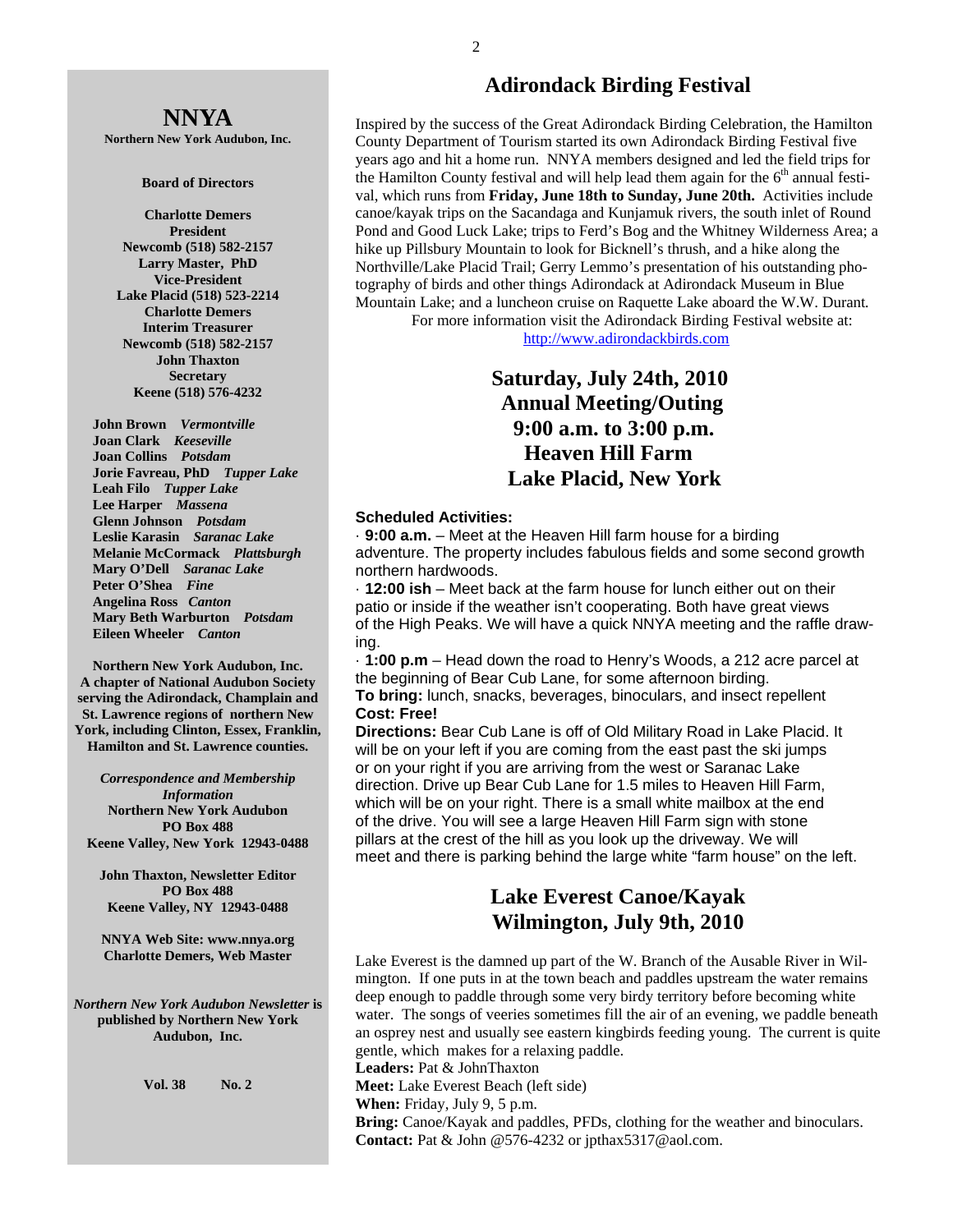# **\*\*\*2010 NNYA Raffle\*\*\***  *Mirror Lake Inn*  **2 Nights for 2 with Breakfast**

As a member and supporter of Northern New York Audubon, you contribute to an organization dedicated to conserving and restoring wildlife and their habitats through advocacy and education. All of these programs are funded by donations from NNYA members and other generous supporters. Membership donations only cover approximately 50% of the operational costs of the organization. We need your help to continue to offer a variety of activities and take advantage of educational opportunities.

 This year's fundraising raffle has the extraordinary prize of a 2 night stay for 2, including breakfast, at Mirror Lake Inn, which has received AAA's Four Diamond Exceptional rating for the past 25 years in a row.

 You will be receiving in the mail a book of raffle tickets that are \$5.00 each or the book of six for \$25.00. Please help support NNYA by purchasing or selling tickets. Send your check or money order made out to "Northern New York Audubon" in the envelope provided. If you would like additional raffle tickets please contact Charlotte Demers at (518)582-4551 ext 103 or cdemers@frontiernet.net. The drawing for this fabulous prize will be at the NNYA Annual Meeting to be held **July 24th** (see facing page). For more information on this event, visit the NNYA web site (www.nnya.org) and click on "events."



# **NNYA Board of Directors Meeting Saturday, June 5th, 1:00 p.m. Paul Smiths VIC**

NNYA board of directors meetings are open to the entire membership; The meetings have a casual, friendly atmosphere and often produce important decisions about our chapter's activities and direction.

 Contact President Charlotte Demers (cdemers@frontiernet.net) for more information.

#### **Nominations/Vote**

For Board of Directors: Brian McCallister, Pat Thaxton, Kathleen Wiley For Secretary: Mary O'Dell



# **Project Silkmoth**

Project Silkmoth is a volunteer-based survey documenting the presence of Giant Silkmoths (family Saturniidae) in northern New York State. Sightings and photographs of silkmoths submitted by volunteers will be incorporated into a sightings database and used to create occurrence maps for each species.

 The database will be a source of information about silkmoth species that are thought to be declining in the northeastern U. S. and can serve as a baseline for future studies on the geographic distributions of these moths. The data will become part of the Adirondack All-Taxa Biodiversity Inventory database.

 Sightings will be accepted from northern New York State, which is defined as north of a line from Oswego to Utica to Saratoga Springs. A list of target species, identification information and sightings forms can be found at the website www.projectsilkmoth.org.

# **Like to Watch Loons? Join in the Annual Loon Census on Saturday, July 17th from 8:00-9:00a.m.**

Help the Wildlife Conservation Society look for loons! Join in the Loon Program's Annual Loon Census on Saturday, July 17th, 2010, from 8-9a.m. For more information or to choose a lake to conduct your observations, please email adkloon@wcs.org or call 518-891-8872. To learn more about the Annual Loon Census, visit www.wcsadirondacks.org.



3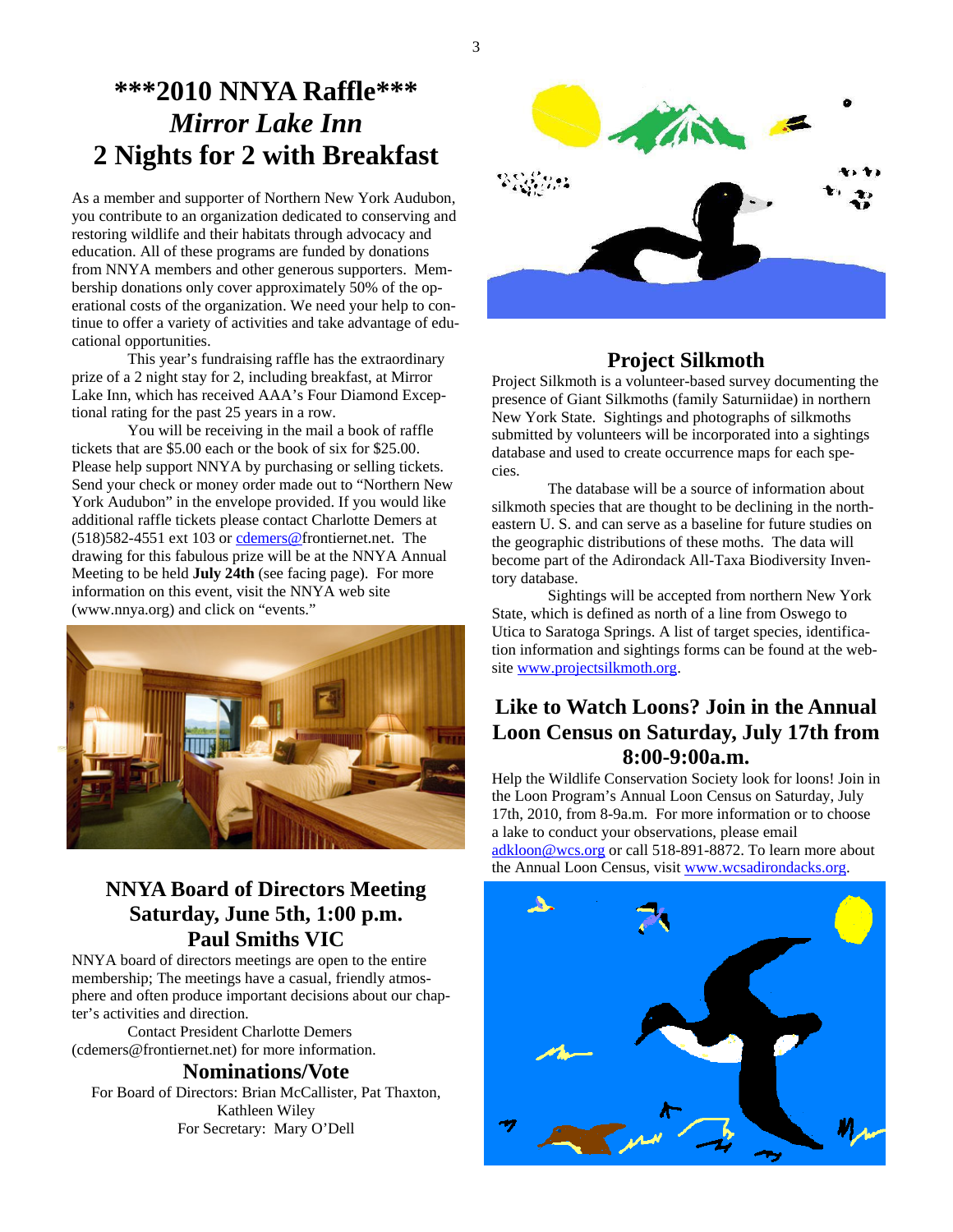## **8th Annual Great Adirondack Birding Celebration Schedule**

*For registration information visit the Paul Smiths Visitor Interpretive Center's web site: www.adkvic.org or call 518.327.3376 for more information.* 

**COST:** In order to provide better services to participants, a few changes have been made to the Great Adirondack Birding Celebration for 2010. A registration fee will be charged this year as follows: individual registration, \$35; family registration, \$50. Registration entitles participants to the following: the dessert reception and Owl Prowl at Paul Smiths VIC (June 4); the morning field trips (June 5-6); the June 5 barbecue lunch at the VIC; and a oneyear membership to the Adirondack Park Institute. Call (518) 327-3376 for more information, or visit www.adkvic.org

#### **Friday, June 4th, 2010**

**9 a.m.-5 p.m. Check in, registration packet pickup** @ Paul Smiths VIC.

#### **10:00 a.m.-4:00 p.m. All day ecology workshop at White**

**Pine Camp** (additional \$40 fee, see workshop description at www.adkvic.org.)

**2:00 p.m. Wetland Walk** @ Paul Smiths VIC with Dan Spada.

**7:00 p.m.-10:00 p.m. Welcome to the GABC/Dessert Reception** for registered participants—location to be announced. **9:00-10:00. Owl Prowl** @ Paul Smiths VIC.

#### **Saturday, June 5th, 2010**

**7:00 a.m.-11:30 a.m. Morning field trips/Preregistration. Dawn Chorus Walk @ the VIC** (this event starts @ 5 a.m.) **Bird Banding @ the VIC with Dr. Jorie Favreau** (associate Professor, Fisheries and Wildlife Sciences Program, Paul Smiths College).

**Bloomingdale Bog** (Boreal Habitat/Boreal Species). **Intervale Hollow Farm** (Mixed Habitat).

**Whiteface Mountain** (Bicknell's Thrush/Mountain Species). **Madawaska** (Boreal Habitat/Boreal Species).

**Spring Pond Bog** (Boreal Habitat/Boreal Species).

**11:00 a.m.-3:00 p.m. Vendors/Exhibitors** in Paul Smiths VIC Great Room.

**11:30-1:00 p.m. Lunch Break—Barbeque Lunch Available at Paul Smiths VIC.** 

**1:00 p.m.-5:00 p.m. Afternoon Programs/Paul Smiths VIC 3:00 p.m.-4:30 p.m. Teddy Roosevelt Birding Challenge/ Paul Smiths VIC.** 

**5:00-7:00 p.m. Dinner Break** (On your own).

**7:00-9:00 p.m. Evening Program/**Paul Smiths VIC.

**7:00-8:00 p.m. The Joseph & Joan Cullman Conservation** 

**Foundation Annual Lecture** (PS VIC Theater)**:**   *Science in the Urban Jungle: Neighborhood Nestwatch.*

 Dr. Peter Marra (Smithsonian Migratory Bird Center) **RAFFLE PRIZES WILL BE DRAWN AFTER THE EVENING LECTURE**

#### **Sunday, June 6th, 2010**

**7:00 a.m.-11:30 p.m. Morning Field Trips/Preregistration Bloomingdale Bog** (Boreal Habitat/Boreal Species). **Intervale Hollow Farm** (Mixed Habitat). **Whiteface Mountain** (Bicknell's Thrush/Mountain Species). **Madawaska** (Boreal Habitat/Boreal Species). **Spring Pond Bog** (Boreal Habitat/Boreal Species).

**Please Note: To Register by Telephone Call: 518.327.3376** 



# **Hamilton County Department of Tourism/Audubon New York Adirondack Birding Festival**

**Note: Registration is required for each outdoor event**  (registration is not required for any evening programs).

> **To Register, call 800.648.5239 Monday-Friday 9:am-4:00pm**

#### **Friday, June 18th, 2010**

**7:00 amWalk: Ferd's Bog, Inlet** (Boreal Species). **7:00 am Road Safari: Long Lake** (Whitney Wilderness IBA).

**2:00 pm Canoe/Kayak: Sacandaga & Kunjamuck River 7:00 pm Slide Presentation: Adirondack Museum, Blue Mountain Lake—***Woodland Wonders* **Gerry Lemmo.** 

#### **Saturday, June 19th, 2010**

**6:00 am Hike: Pillsbury Mountain, Speculator 7:00 am Canoe/Walk: Round Lake/Sabattis Bog, Long Lake** (Whitney Wilderness IBA).

**7:00 am Road Safari: To be annnounced.** 

**2:00 pm Driving Safari: Powley Road, Piseco.** 

**2:00 pm Walk: Lake Eaton, Long Lake.** 

**3:00 pm Movie:** *Winged Migration***, Indian Lake.** Details to be forthcoming.

**7:30 pm Presentation:** *Boreal Species,* **Great Camp Sagamore, Raquette Lake, Featured Speaker: Joan Collins.** 

#### **Sunday, June 20th, 2010**

**7:00 am Hike: Low's Ridge/Hitchens Pond, Long Lake. 7:00 am Hike: Northville/Lake Placid Trail, Long Lake. 7:00 am Hike: NLP Trail/Piseco Airport, Piseco. 7:00 am Canoe/Kayak: Good Luck Lake, Sacandaga River West Branch, Piseco.** 

**12:30 pm W.W. Durant Cruise, Raquette Lake.** 

### **Dear NNYA Members**

Thank you all for responding so generously to our 2010 appeal letter. As you may know, all of the efforts by our members and directors are performed voluntarily and number thousands of hours a year. However the materials, printing and mailing of our publications as well as fees for electronic information require your kind donations.

**—Pat Thaxton, Membership**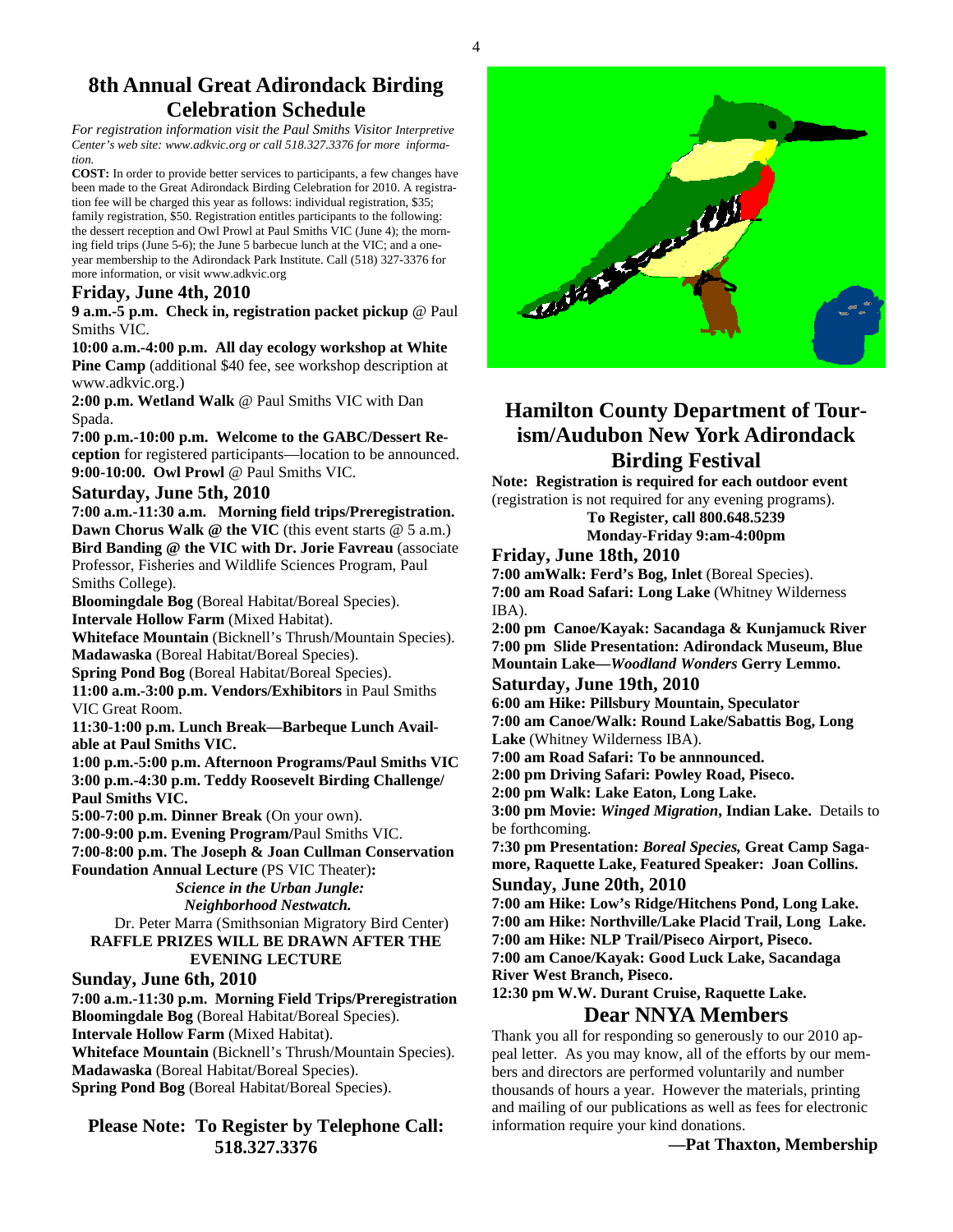# **NNYA/Joseph & Joan Cullman Conservation Foundation/Wild Center Summer Naturalist Programs**

This year's Summer Naturalist Intern, Katie Christman, will "float" among visitors to the museum in order to create a positive and personal experience of the facility and its exhibits for as many people as possible. She will also conduct *Birding Basics* workshops at The Wild Center and several offsite locations. The following tentative schedule is subject to change, so please make an effort to register for each trip.

#### **June 12th, July 3rd, 17th, 31st and August 14th Boreal Birds and Bogs Bloomingdale Bog**

**Time:** 8:30-10:30 a.m. **Leader:** Katie Christman **Registration:** Please call Sally Gross at 359-7800 x116 or email sgross@wildcenter.org

This is great habitat for boreal species such as boreal chickadee, gray jay, and black-backed woodpecker. The area encompasses a large bog wetland area and cedar woods with a sedge marsh.

#### *Every Wednesday morning in June, July and August*

*Time:* 8:00a.m. - 10:00a.m.

#### **Wild Wednesdays at the Paul Smiths Adirondack Park Visitor Interpretive Center**

Join The Wild Center naturalists on Wednesdays at the Paul Smiths Adirondack Park Visitor Interpretive Center in Paul Smiths to discover the rich diversity of habitats on its 1500 acres – Northern Hardwood forests, open marsh, sphagnum bogs, streams, conifer wetlands, and ponds. Starting in June we'll focus on spring migrating birds and wildflowers. As the season progresses, we'll explore pond life, wetlands, insects, and bog orchids. Free.

#### June 26<sup>th</sup>, July 10<sup>th</sup>, July 24<sup>th</sup> and August 7<sup>th</sup> **Time:** 8:30 a.m.-11:00 a.m.

#### **Whiteface Mountain Ecology Exploration**

This interpretive hike will focus on mountain habitats and birds on Whiteface Mountain Veteran's Memorial Highway and summit. We will stop along the way to look at the forest transition and check out the incredible views. At the summit, be prepared for a short hike  $\sim \frac{3}{4}$  mile on rough, rocky ground. This is a great opportunity to check out the alpine ecosystem as well as maybe see or hear the rare Bicknell's Thrush. The group will meet in Wilmington and from there will carpool to the summit via the toll road. Cost: \$5.00 (payable at the Tollhouse).





# **Now Available Online: 57 Years of** *The Kingbird*  **In a Searchable Archive**

The New York State Ornithological Association announced the launch of a new online data base of its quarterly ornithological journal, *The Kingbird.* For the first time, researchers, students and birders will be able to perform keyword searches of the thousands of articles published in *The Kingbird* since its inception in 1950. The archive is accessible free of charge @:

#### www.nybirds.org/KBsearch.htm

 The archive of *The Kingbird* represents an investment by NYSOA in the future of New York State's birds. The new data base currently contains about 8 million words on nearly 16,000 pages comprising over 5,200 files. In addition to the searchable archive, there is an online library of 228 full issues, a special supplement, and 4 ten-year indices available for download or online browsing. The public archive and library will be updated at least once a year to ensure that it always includes all but the most recent 4 issues of *The Kingbird.*

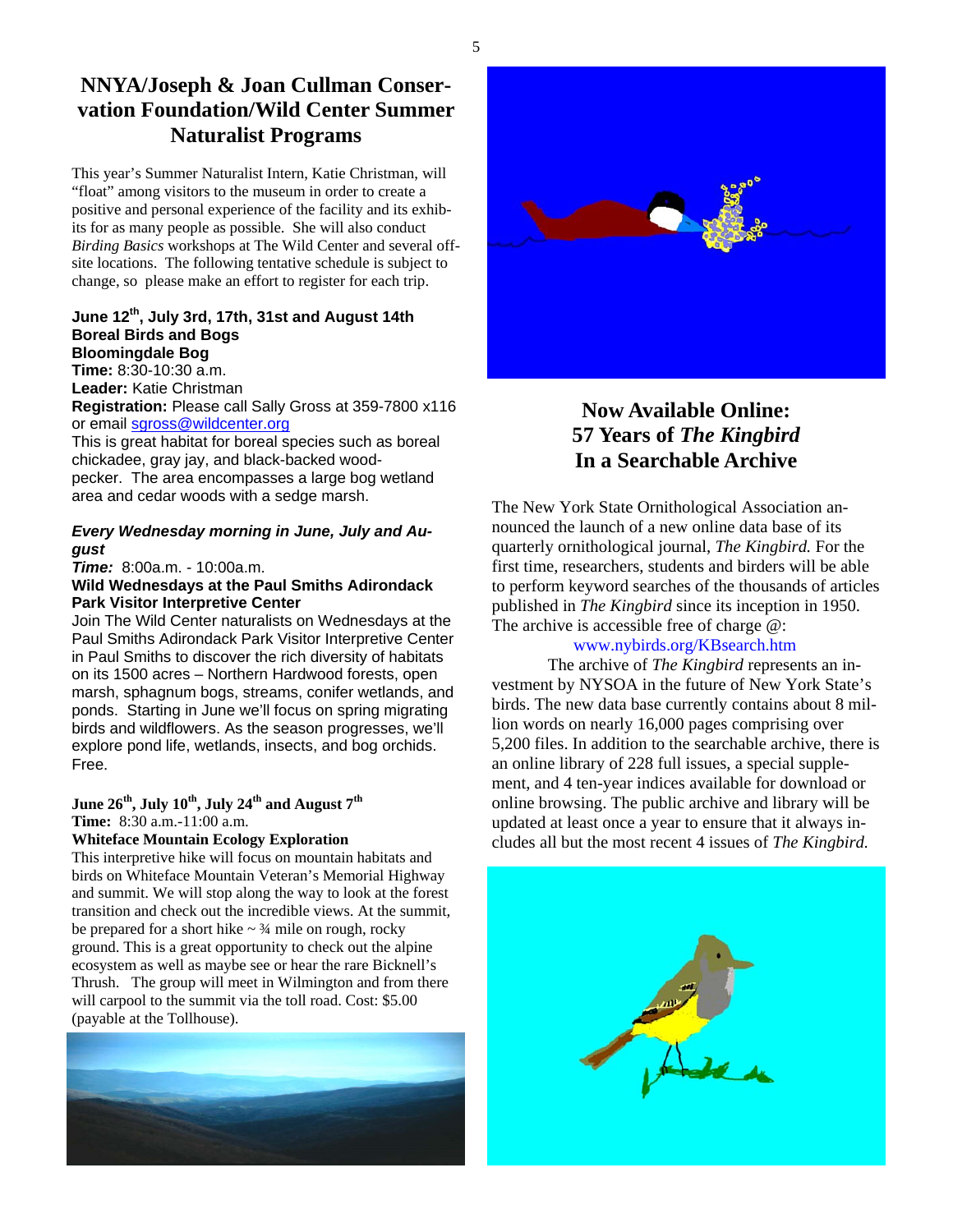# **ADIRONDACK PARK INVASIVE PLANT PROGRAM 2010 Regional Rapid Assessment: Terrestrial Invasive Plants CALL FOR VOLUNTEERS FOR SUMMER 2010**

Do you enjoy being outside? Do you have an interest in plants and experience in plant identification? Would you like to be a part of a regional effort to stop the spread of invasive species? Consider volunteering for this summer's Regional Rapid Assessment of Terrestrial Invasive Plants in the Adirondack Park.

#### **WHY IT'S IMPORTANT**

Surveys in the region began more than ten years ago. In 1998 and 1999, volunteers conducted roadside and backcountry surveys for terrestrial invasive plants. Data from these surveys established a regional baseline of invasive plant distribution which provided the information that led to the formation of what is today the Adirondack Park Invasive Plant Program (APIPP), a four time awarding-winning invasive species partnership program.

Now, 12 years later, APIPP partners are replicating these initial surveys. Through this summer's regional rapid assessment, we will document occurrences of terrestrial invasive plants; identify new plant species that may be making inroads to the region; and, gain an important perspective of invasive plant spread over a 12 year period.

Invasive species are a long-term environmental, economic and societal challenge. Invasive plants degrade natural areas because they can crowd out and alter the habitat for native plants and wildlife. Species such as Japanese knotweed, garlic mustard, and purple loosestrife were just beginning to get established in the Park in the late 1990s; now they are increasingly common, particularly in areas of disturbance. Opportunity exists to ramp up treatment programs for established species while helping to detect new invaders and prevent them from spreading.

Volunteers are key to the success of this project. As part of the Regional Rapid Assessment Team you will make a great contribution to the fight against invasive plants.

#### **WHOM TO CONTACT**

If you would like to participate as a volunteer this summer, please contact Kathleen Wiley, Volunteer Invasive Plant Project Coordinator, at Kath-

leen\_wiley@yahoo.com or (518) 576-6405, or Hilary Smith, Director of the Adirondack Park Invasive Plant Program, at the Adirondack Chapter of The Nature Conservancy: hsmith@tnc.org (518) 576-2082 x 131.



#### A Bird in the Hand

As I stared forlornly at a blinking cursor daring me to strike a key, I flinched at the painfully loud sound of a bird crashing into a window in the adjoining room. I went into the living room to investigate, figuring the bird had collided with a window on the far side of the room. Birds that fly into my living-room windows tend to land on the deck, stunned, and I frequently need to set them upright until they get their bearings, which usually only takes a minute or two.

No bird on the deck.

 I hypothesized, correctly, that the collision I had just heard sounded of sufficient force to propel the bird beyond the deck, which at that location measures only about four feet wide. A conscientious objector to lawns, I spent a minute scanning the ferns and wildflowers in my yard until I spotted the bird, a hermit thrush, breathing rapidly. I went outside to retrieve it and cup it in my hands to keep it warm. I blew gently on the downy feathers near the bottom of its belly and discovered a prodigious cloacal protuberance. As I blew on it a little more forcefully, he looked at me with what I interpreted as profound suspicion. I moved him slowly back and forth before me, during which movements he kept his eyes on mine, demonstrating, to my great relief, that he hadn't broken his neck and had no trouble moving his head.

 I could feel his heart beating. After 10 minutes, which is a long time to be standing among weeds holding a bird, I felt his heartbeat calming down and stood the bird up on my open hand, figuring he would fly away. Instead, he just stood there, looking over his shoulder at me once in a while but for the most part simply checking out the scene. I raised my hand up quickly as though to toss him straight up in the air, but he just flapped his wings for balance as he held on tightly to the skin between my fingers. I raised my hand quickly a few times and decided the bird's wings and its sense of balance seemed fine.

 After 20 minutes, which is a long time to be meandering around on a driveway and a front porch with a bird in your hand, I tried to throw the creature straight up into the air. He flapped and dug his claws in, obviously not ready to leave. Each time I tried throwing the thrush up into freedom he flapped and held on more tightly, then looked over at me with what I interpreted as mild disdain. So I decided simply to circumnavigate the front yard a few times as I wondered at the wisdom of bringing the bird inside the house so I could relieve myself. Then it dawned on me that 16 acres of thick woods surround my house and that the bird probably wouldn't take offense at me directing the results of a biological imperative with one hand while holding him with the other. He watched with undivided, rapt attention as I contributed some nitrogen to the greater Adirondack ecosystem.

 Sure enough, soon as I began answering nature's call I heard the painfully loud sound of footsteps on the gravel drive right behind me. My heart sank. My neighbors tend to drop by unannounced perhaps twice a year, and wouldn't you know that one of those two occasions would be right now? The bird, meanwhile, started flapping its wings excitedly even as it tightened its grip on my fingers. For a moment I imagined my neighbor imagining whom to call upon witnessing my extraordinary, two-fisted performance—the ASPCA, the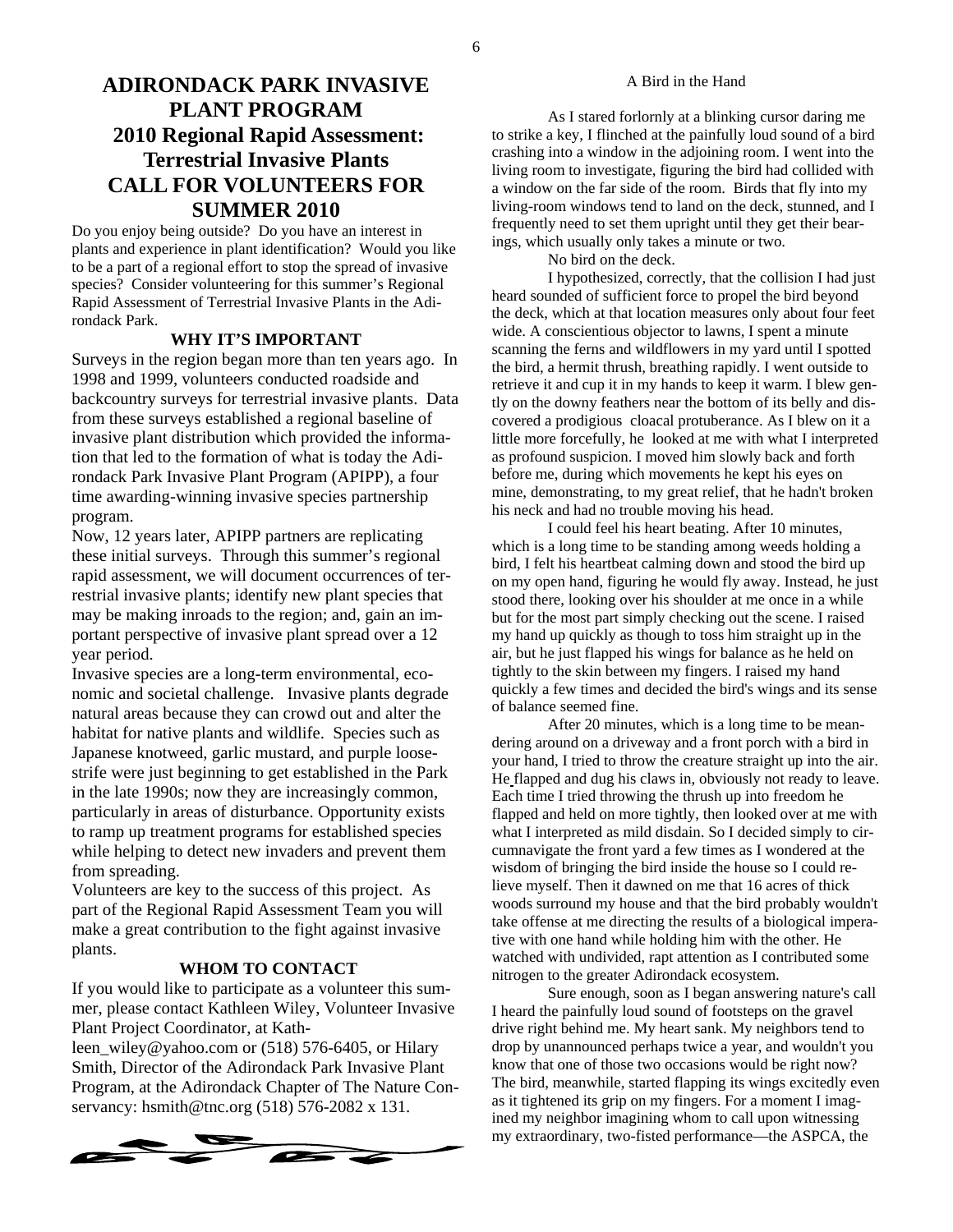DEC, Essex County Mental Health Services?

Unable to suppress a moronic smile, and hoping to find Bill or Charlie behind me rather than Gail or Melissa, I craned my neck backwards and encountered the unblinking gaze of a large deer, its enormous backlit ears a textbook example of robust small capillary circulation. The thrush let out a loud, rising, whiny zwheee, which startled me, which in turn startled the deer, which leaped into the woods and retreated about 40 feet before stopping to look back at me and the bird. The thrush gave me a look that suggested satisfaction at having scared off the deer, and then the sheer absurdity of the situation delivered me back to reality.

I had to pick my wife up at work and needed to leave in five minutes or else go inside with the bird and make a call explaining why I would be a little late. I held the bird about a foot in front of my face and said, with theatrical seriousness, "Now listen, I'm going to say this only once: If you don't fly off my hand, I'm going bring you into my house, put you in a cardboard box, close it and leave you alone, in the den, for at least a half-hour, maybe more."

Upon hearing this threat, the bird, perhaps frightened, perhaps angry, relieved itself. I screamed "{expletivedeleted} you" and flung the thrush straight up for all I was worth, with the result that the angle of my hand and the bird's clumsy but powerful wing beat sweeping across it as it burst into flight conspired to splatter my nose and mouth with a spray of the still warm poop. Clenching my teeth, and wiping my mouth so forcefully with the back of my hand I cut my nose with the bezel of my watch, I glared at the bird, which had lit on a branch just beyond my reach, facing away from me.

When it heard me curse after scratching my nose, the thrush did an about-face hop, looked down at me from a height of about nine feet and opened its beak in what I interpreted as the biggest {expletive-deleted}-eating grin I ever saw. **—John Thaxton** 

 *This essay, in a slightly different form, originally appeared in Adirondack Explorer* 



#### **President's Message**

Our long-time Treasurer, Amy Freiman, has decided to step down after serving on the Board of Directors for over ten years. We all owe Amy a huge "Thank You" for all of the work she has done over those years. It takes a lot of dedication, energy and knowledge to serve as Treasurer and Amy possessed those qualities and so much more. She will be missed.

 Hopefully I will see some of you at the Great Adirondack Birding Celebration on June 5th and 6th at the Paul Smiths VIC. We will be voting on the slate of officers and new board members at 1:00 PM on June 5th at the NNYA booth. Please stop by and vote if you are at the Celebration.

 I also hope to see everyone at the Annual Outing on July 24th at Heaven Hill Farm in Lake Placid. It is a nice facility and a beautiful location with lots of potential for some great birding. We will be drawing our raffle prize that afternoon – a two night stay for two at Mirror Lake Inn. Thanks to the folks at Mirror Lake Inn for making this raffle possible.

 Lastly, those of you traveling the Adirondack Northway in Essex County will get to see the fruit of a winter's worth of labor on display and hopefully in use – over 24 American kestrel boxes that volunteers made at three NNYA build-a-box workshops have been erected in the region.

 NYS DOT workers in Essex County erected nine of the boxes, three between Exit 31 and Exit 32 of the Northway. Keep your eyes on the lookout for

our smallest and most colorful falcon. Hopefully we will have some nesting success to report in the next newsletter.

**—Charlotte Demers**

#### **Poetry Corner**

#### **Of Mere Being**

 The palm at the end of the mind, Beyond the last thought, rises In the bronze décor,

 A gold-feathered bird Sings in the palm, without human meaning, Without human feeling, a foreign song.

 You know then that it is not the reason That makes us happy or unhappy. The bird sings. Its feathers shine.

 The palm stands on the edge of space. The wind moves slowly in the branches. The bird's fire-fangled feathers dangle down.

**—Wallace Stevens**